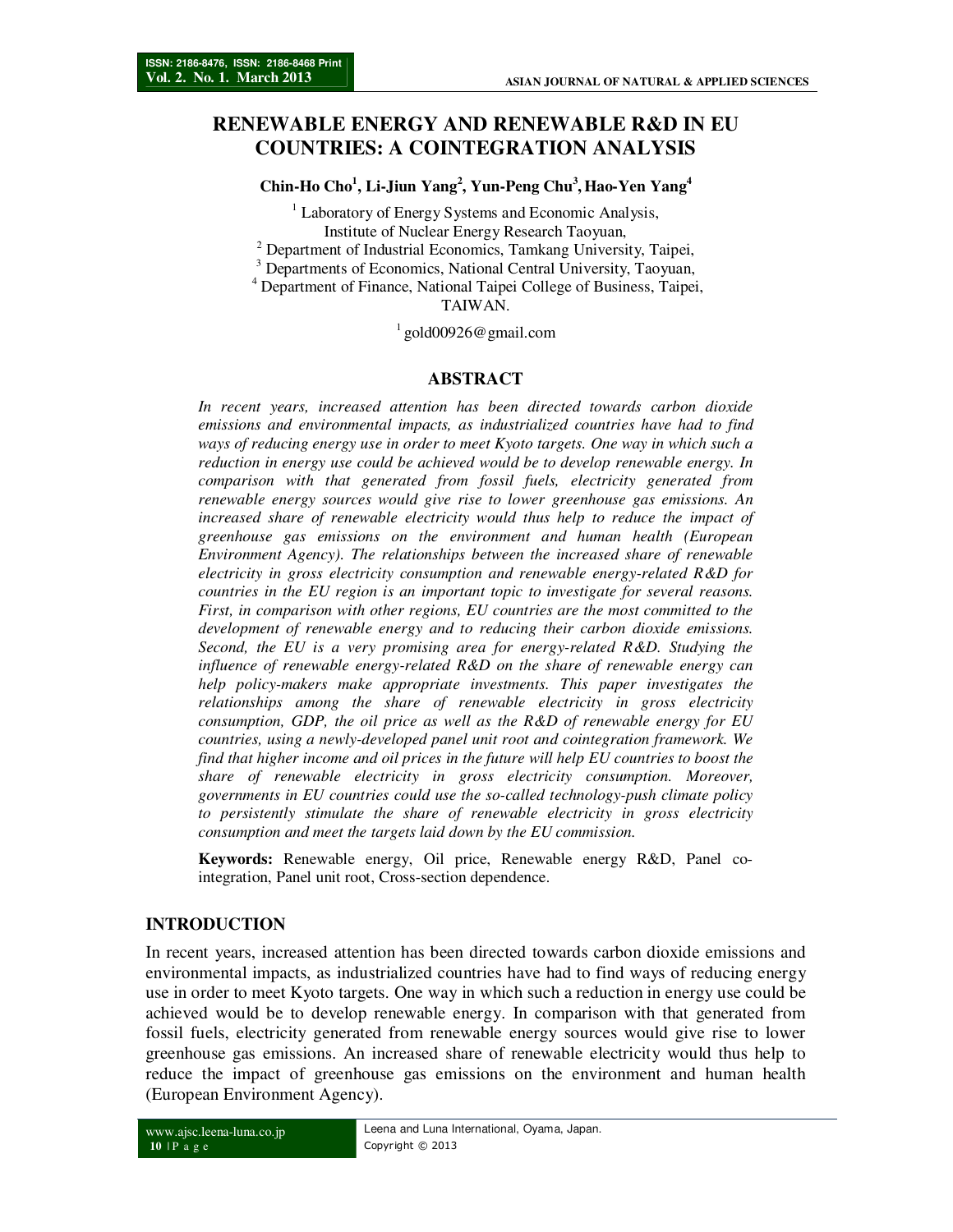A number of existing studies examine the role of renewable energy demand (see, for example, Sadorsky, 2009a,b). Sadorsky (2009) found that renewable energy consumption is explained by GDP per capita and carbon dioxide emissions. However, no published research has looked into the relationships between the share of renewable electricity in gross electricity consumption and the R&D of renewable energy for countries in the EU region, using the new panel approach (cross-sectional dependence). One reason for using R&D as a factor affecting the share of renewable energy is that the government R&D (based on the socalled upstream or technology-push climate policy) may improve technology and enhance quality, and thus has a significant effect on productivity growth (Guellec et al., 2004).

The relationships between the increased share of renewable electricity in gross electricity consumption and renewable energy-related R&D for countries in the EU region is an important topic to investigate for several reasons. First, in comparison with other regions, EU countries are the most committed to the development of renewable energy and to reducing their carbon dioxide emissions. For instance, the EU Commission set itself a target which was to have a share of 20% for renewable electricity in gross electricity consumption by 2020. Second, the EU is a very promising area for energy-related R&D. According to the EU Seventh Framework Programme (FP7), covering 2007-2013, more than  $\epsilon$ 2.35 billion is being allocated to improving energy efficiency and the share of renewable energy. Studying the influence of renewable energy-related R&D on the share of renewable energy can help policy-makers make appropriate investments. As was mentioned above, it is interesting to examine whether or not the share of renewable energy in the EU will be increased through the use of renewable energy-related R&D.

In recent years, the problem of the cross-sectional dependence of the data has been highlighted in many macroeconomic studies. Thus, in this paper we employ the newlydeveloped panel unit root and panel cointegration tests. To the best of our knowledge, such an analysis has not been performed to investigate the links between the share of renewable electricity in gross electricity consumption and the R&D of renewable energy.

The remainder of this paper is organized as follows. Section 2 provides information regarding the data set. Section 3 introduces the panel approach adopted in this paper. Section 4 discusses the empirical results. Finally, Section 5 concludes.

## **MODEL AND DATA**

In order to investigate the relationships among the share of renewable electricity in gross electricity consumption ( *SRE* ), GDP (*Y* ), the oil price ( *OP* ) and renewable energy-related  $R&D$  ( $R&D$ ), the log equation is expressed as follows:

$$
\ln SRE_{ii} = \alpha_{0i} + \beta_{1i}lnY_{ii} + \beta_{2i}lnOP_{ii} + \beta_{3i}lnR \& D_{ii} + \varepsilon_{ii}
$$
 (1)

Where Eq.  $(1)$  is estimated using the panel approach that considers both country *i* and year *t*. The term  $\varepsilon_{it}$  is an error term. The sign of  $\beta_{3i}$  is expected to be positive.

In this paper we consider four variables, namely, the share of renewable electricity in gross electricity consumption (%), real GDP per capita (measured at 2000 prices), the real price of crude oil (measured at 2000 prices) and national public sector expenditures on the R&D of renewable energy (measured in millions of US dollars at 2000 prices). As for the data, the annual data in the sample are obtained for EU-11 countries (Austria, Denmark, Finland, France, Germany, Italy, the Netherlands, Portugal, Spain, Sweden and the United Kingdom). The sample is limited to the 1995-2006 period because data on the national public sector expenditures on renewable energy-related  $R & D$  are not available.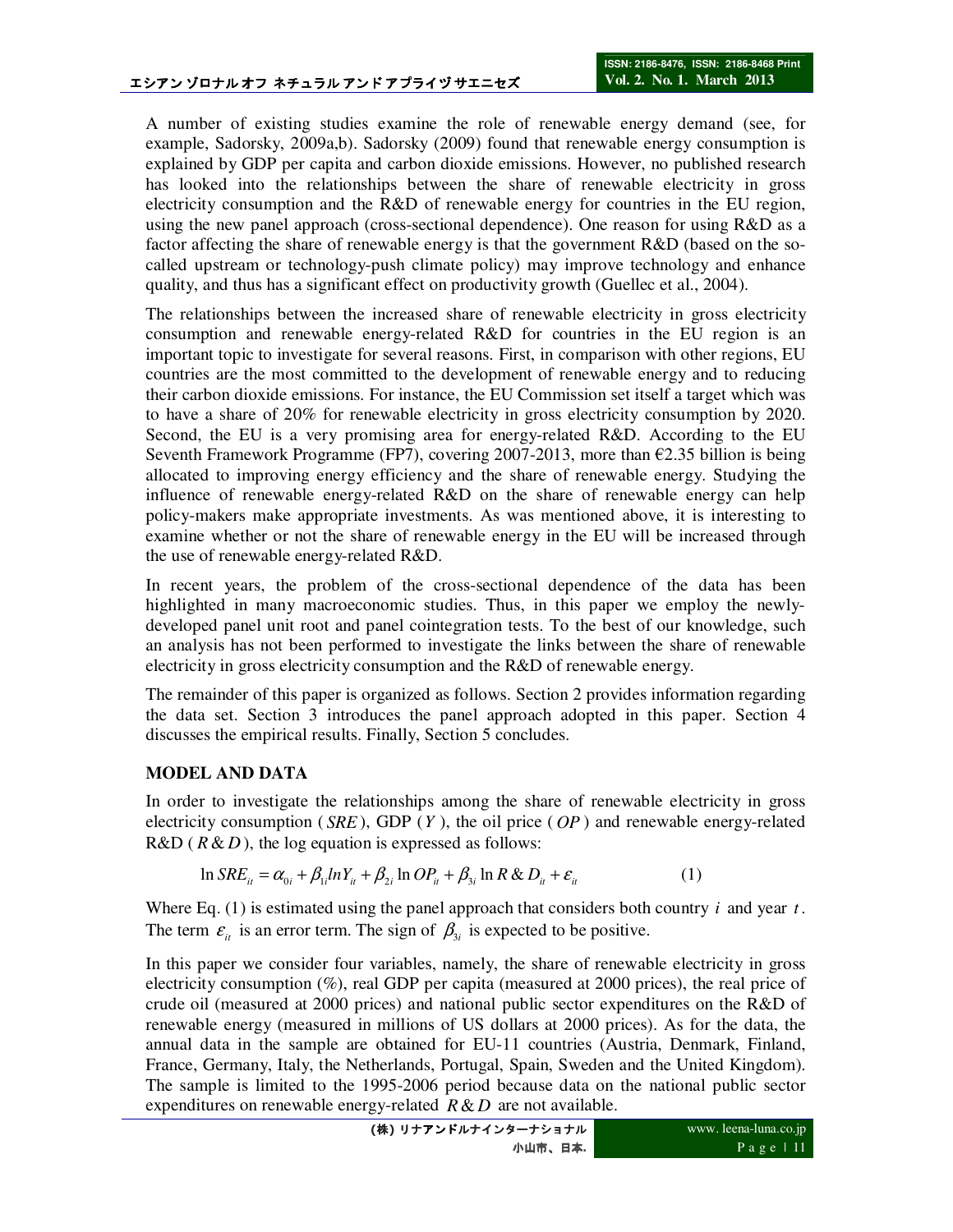The variable for the share of renewable electricity in gross electricity consumption was supplied by Eurostat, those on real GDP per capita were supplied by the World Bank Development Indicators' CD-ROM, the real price of crude oil was obtained from the Energy Information Administration (EIA), and the national public sector expenditures on renewable energy-related R&D were obtained from the IEA Energy Technology Research and Development Database (IEA 2006c).

## **METHODOLOGY**

The analysis of the data was performed by means of a panel approach, so as to avoid small sample bias and also take individual heterogeneity into account. Moreover, the cross section dependence problem has attracted considerable research attention in recent years. In order to address this problem, second generation unit root and cointegration tests were conducted.

Two kinds of panel unit root tests were utilized in this paper. One of the unit root tests was developed by Im et al. (IPS) (2003). The main advantage of the IPS panel unit root test is that it attempts to relax the Levin et al. (2002) alternative hypothesis which requires that all series be stationary. The IPS test requires that only some of the series be stationary. In addition, the IPS test converges to a normal distribution with mean and variance through the use of the Monte Carlo approach. The other panel unit root test is the cross-sectionally augmented Dickey-Fuller (CADF) unit root testing approach proposed by Pesaran (2007) who used cross-sectional averages of the lagged levels as a common factor. It should be noted that OLS yields biased results if the common factor is not captured in the equation.

The next step is to examine the existence of a long-run relationship among the variables. Pedroni (2000, 2004) developed cointegrated panels characterized by heterogeneity and fixed effects. Seven statistics were proposed by Pedroni (2000, 2004) in order to test the null of no cointegration. In addition, the Pedroni (2000, 2004) cointegration test required only one of those series to be cointegrated as an alternative hypothesis. The seven statistics used in Pedroni (2000, 2004)'s cointegration tests for heterogeneous panels were those withindimension statistics (the Panel PP, Panel ADF, Panel v and Panel rho statistics) and betweendimension statistics (the Group PP, Group ADF and Group rho statistics). Westerlund (2007) developed cointegration panels characterized by ECM. In comparison with common factor restrictions, the ECM panel cointegration tests focus on structural dynamics. The two statistics used in Westerlund (2007) test for the pooling of the information along the crosssectional unit (the  $P_\alpha$  statistic) and that in relation to the between-dimension statistic (the  $G_\alpha$ statistic). The third panel cointegration test was proposed by Westerlund and Edgerton (2007) and was based on the popular Lagrange multiplier (LM) test of McCoskey and Kao (1998) and took into consideration cross-sectional dependence in the sample. Moreover, the bootstrap approach was applied to deal with cross cross-sectional dependence and improve the LM test performance.

Having found a cointegration relationship among these variables, we then estimate the coefficient for a cointegrated panel using the SUR technique. The SUR technique for error cross-sectional dependence is proposed by Zellner (1962). In each of the SUR models, all of the regressors are found to be strongly exogenous. Thus, the SUR estimators are still consistent regardless of whether cross-sectional dependence is taken into account. Moreover, the SUR estimators as feasible GLS estimators are consistent and asymptotically efficient.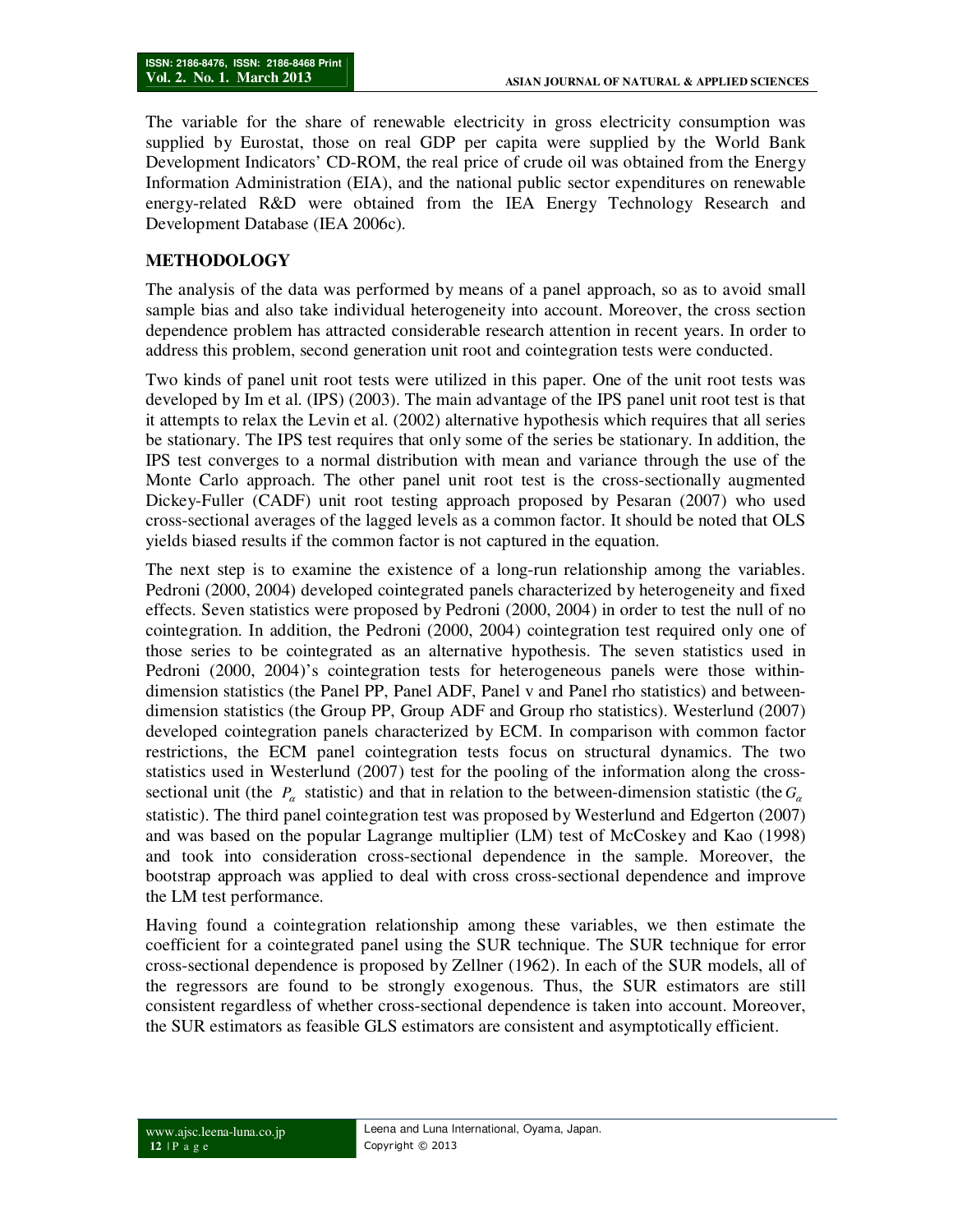## **EMPIRICAL RESULTS**

In order to test the long-run relationships and avoid spurious regression among the crude oil price and income variables, the IPS and CAPS panel unit root tests were applied and the results are presented in Table 1. The null hypothesis of the IPS and CAPS unit root tests were not rejected by all variables. We therefore conclude that all variables are non-stationary.

| Variable   | <b>Method</b> | Model with constant | Model with constant and trend |
|------------|---------------|---------------------|-------------------------------|
|            | <b>IPS</b>    | $-0.466(0.320)$     | $-1.483(0.070)$               |
| <b>SRE</b> | <b>CADF</b>   | $-2.143$            | $-0.704$                      |
|            | <b>IPS</b>    | $-0.204(0.420)$     | 1.457(0.927)                  |
| Y          | <b>CADF</b>   | $-1.314$            | $-1.19$                       |
|            | <b>IPS</b>    | 4.134(0.999)        | 1.734(0.958)                  |
| OP         | <b>CADF</b>   | $-2.328$            | $-0.492$                      |
|            | <b>IPS</b>    | $-0.502(0.308)$     | $-1.501(0.068)$               |
| R & D      | <b>CADF</b>   | $-1.038$            | $-1.786$                      |

| Table 1. Panel unit root tests |  |  |  |  |  |  |  |  |  |
|--------------------------------|--|--|--|--|--|--|--|--|--|
|--------------------------------|--|--|--|--|--|--|--|--|--|

Notes: In the first generation tests, the values in brackets are the p-values. For the case with a constant only, the critical values for the Pesaran CADF test are -2.97 and -2.52 at the 1% and 5% significance levels, respectively. For the case with a constant and trend, the critical values for the Pesaran CADF test are -3.88 and -3.27 for the 1% and 5% significance levels, respectively.

After finding all variables that were characterized by a unit root, we tested the heterogeneous cointegration relationships among the *SRE*<sub>*a*</sub> and the explanatory variables as shown in Table 2. It can be seen in Table 2 that only the Group ADF and Group PP statistics were all statistically significant at the 5 percent level. Thus, the null hypothesis was not rejected in most cases and a long-run relationship was not found to exist among all variables in the firstgeneration cointegration model.

| <b>Test Statistics</b> | <i>Statistics value</i> |
|------------------------|-------------------------|
| Panel v                | $-2.020(0.978)$         |
| Panel rho              | 0.938(0.826)            |
| Panel PP               | $-1.498(0.067)$         |
| Panel ADF              | $-0.887(0.188)$         |
| Group rho              | 1.928 (0.973)           |
| Group PP               | $-3.995***(0.000)$      |
| Group ADF              | $-5.736***$ (0.000)     |

### **Table 2. Pedroni panel cointegration tests**

Note: The p values are reported in the parentheses; \*,\*\*\* and \*\*\* denote statistical significance at the 10%, 5% and 1% levels, respectively.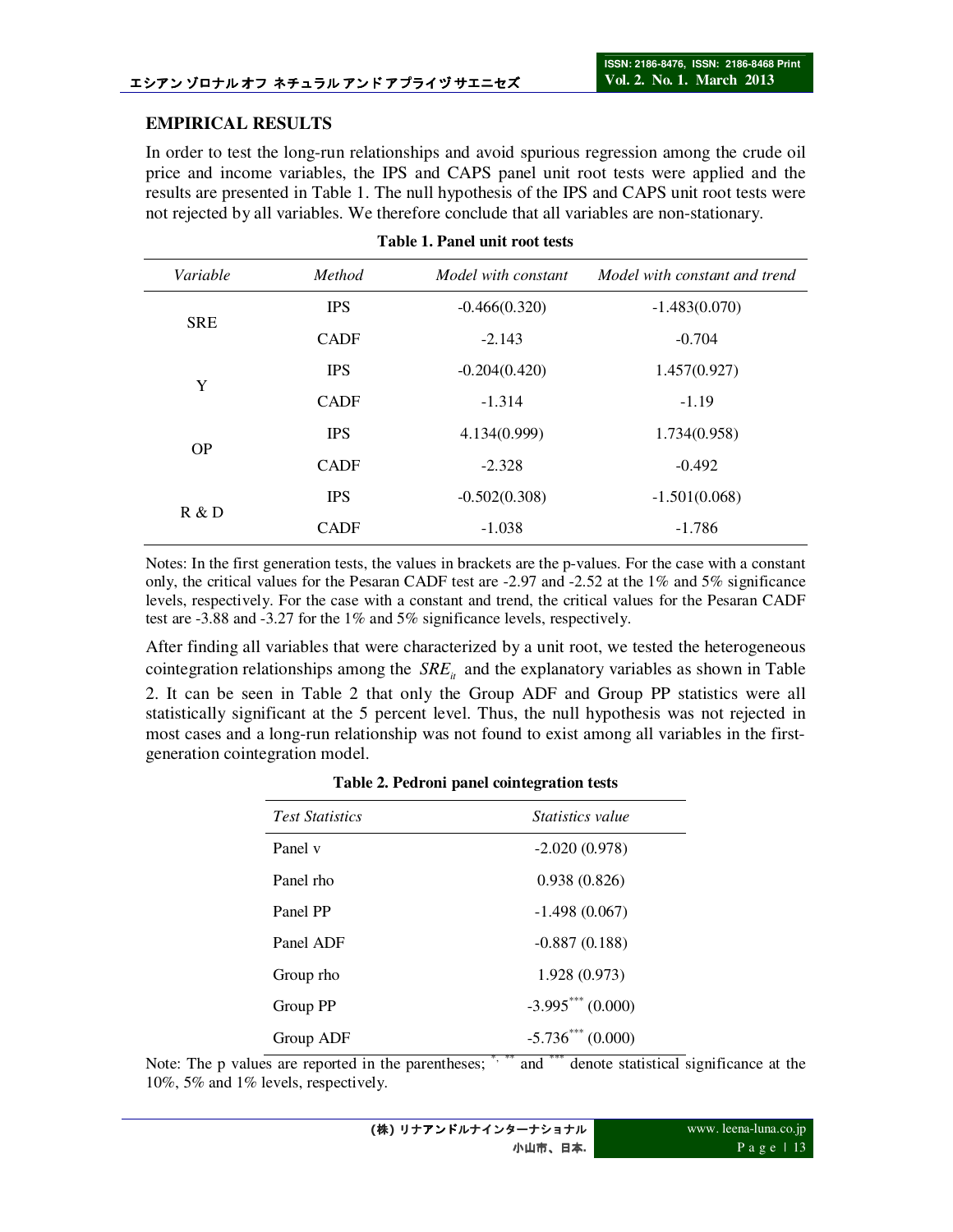In terms of second-generation cointegration tests, the Westerlund (2007) and Westerlund and Edgerton (2007) cointegration test results for a model including either a constant term or a constant and a trend are shown in Table 3 and Table 4. The results of the Westerlund (2007) test indicate that all statistics are statistically significant at the 5 per cent level and that there are long-run relationships among all the variables in both the constant and constant and trend cases. As for the Westerlund and Edgerton (2007) test, the cases of a constant and a constant and trend have significant LM statistics with a low asymptotic p-value leading us to reject the null of cointegration. However, this result is based on conventional asymptotic critical values which assume the cross-sectional independence of countries. Thus, Westerlund and Edgerton (2007) employ a bootstrap technique to deal with dependence among individuals and to determine the bootstrap p-value. In this case we conclude that there is a long-run cointegration relationship among all variables.

|              | <b>Test statistics</b> | Model with constant | Model with constant and trend |
|--------------|------------------------|---------------------|-------------------------------|
|              | value                  | 3.017               | 3.121                         |
| $G_{\alpha}$ | Z-value                | 6.593               | 7.679                         |
|              | robust p value         | 0.000               | 0.000                         |
|              | value                  | 4.671               | 5.522                         |
| $P_{\alpha}$ | Z-value                | 6.136               | 7.704                         |
|              | robust p value         | 0.000               | 0.000                         |

#### **Table 3: Westerlund (2007) panel cointegration tests**

Note: For Westerlund (2007), the null hypothesis of the tests is no cointegration among all the variables and the bootstrap is based on 500 replications.

| <i>Test statistics</i> | Model with constant | Model with constant and trend |
|------------------------|---------------------|-------------------------------|
| LM-stat                | 10.080              | 28.614                        |
| Asymptotic p-value     | 0.000               | 0.000                         |
| Bootstrap p-value      | 0.746               | 0.595                         |

#### **Table 4. Westerlund and Edgerton (2007) panel cointegration tests**

Note: The null hypothesis of the tests is cointegration among all the variables and the bootstrap is based on 1,000 replications.

**Table 5. Panel SUR tests** 

| <i>Method</i> | Dependent variable |                   |                   |  |
|---------------|--------------------|-------------------|-------------------|--|
|               |                    | $OP_{ii}$         | $R \& D_{ii}$     |  |
| Panel SUR     | $1.467***(0.046)$  | $0.088***(0.007)$ | $0.014***(0.002)$ |  |

### Note: The standard errors are reported in the parentheses; "," and "" denote statistical significance at the 10%, 5% and 1% levels, respectively.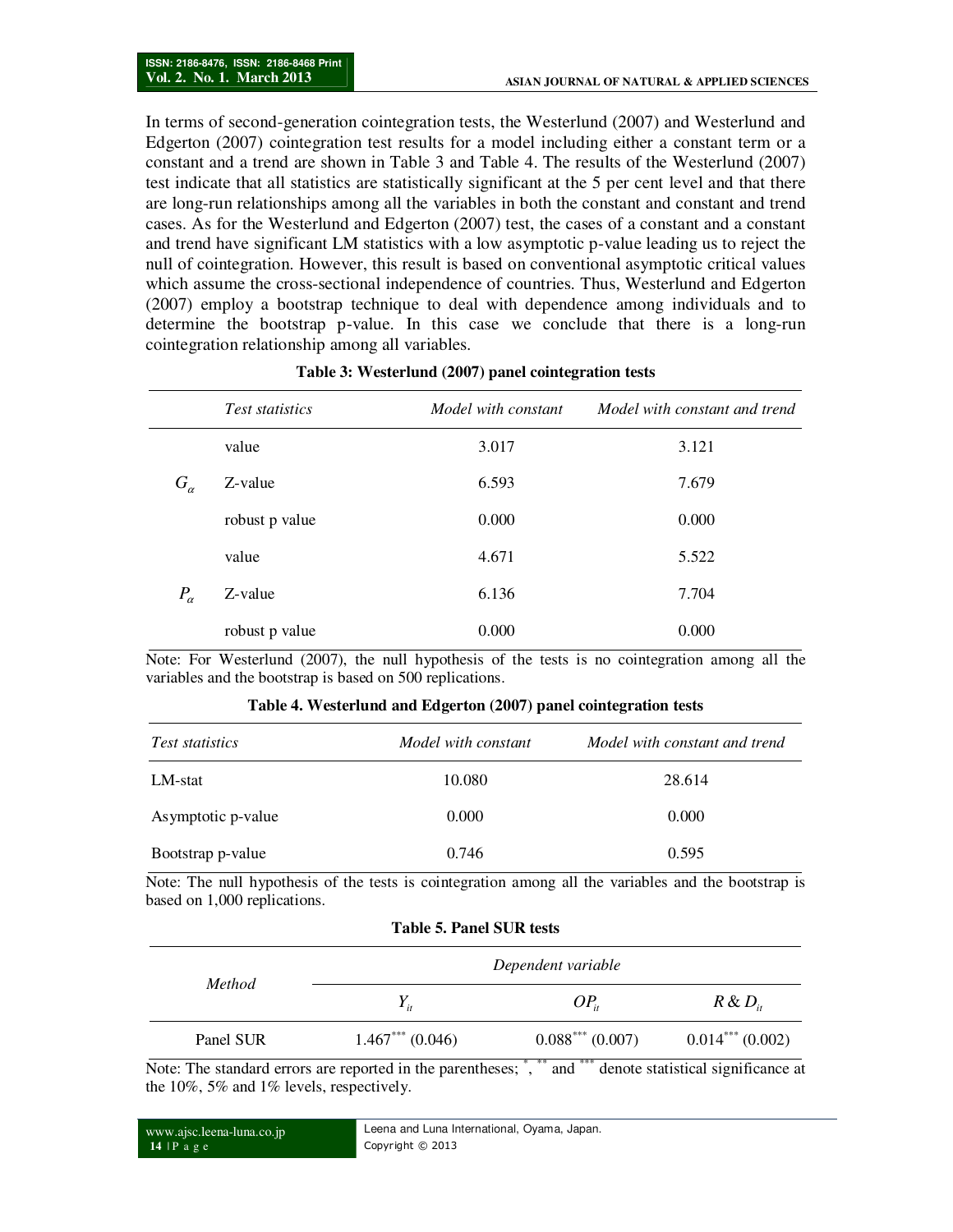Having established the long-run cointegration relationship, in the next part of the analysis we derive panel SUR estimates to obtain coefficients for cointegrated panels. The results of the panel SUR statistics are given in Table 5. It can be seen from Table 5 that all variables are statistically significant at the 5% level. The coefficient of income is 1.467, which indicates that real GDP plays an important role in EU countries to improve the share of renewable electricity in gross electricity consumption. Furthermore, a positive coefficient of the oil price is obtained. Thus, an oil price surge will help EU countries to adjust the amount of *SRE*. In terms of the effect of renewable research and development on *SRE*, it is found that  $R \& D$  has a positive impact on  $SRE$ . Thus, increasing  $R & D$  will help EU countries meet the targets laid down by the EU Commission.

# **CONCLUSION**

In this paper, we have attempted to examine the relationships among the share of renewable electricity in gross electricity consumption, GDP, the oil price as well as the R&D of renewable energy for 11 countries over the 1995-2006 period, using a newly-developed panel unit root and cointegration framework. The panel cross-section dependence cointegration approach (e.g., Westerlund, 2007; Westerlund and Edgerton, 2007) has good small sample properties and high power compared to residual-based panel cointegration tests (e.g., Pedroni, 2004). Our empirical evidence showed that after taking cross-section dependence into account, a long-run cointegration relationship between all variables was found to exist.

In addition, the main conclusion from the study is that the income and oil price variables are positively associated with *SRE* . Thus, higher income and oil prices in the future will help EU countries to boost the share of renewable electricity in gross electricity consumption. Moreover, the share of renewable energy in renewable R&D investment was found to be positive and statistically significant. Thus, governments in EU countries could use the socalled technology-push climate policy to persistently stimulate the share of renewable electricity in gross electricity consumption and meet the targets laid down by the EU commission.